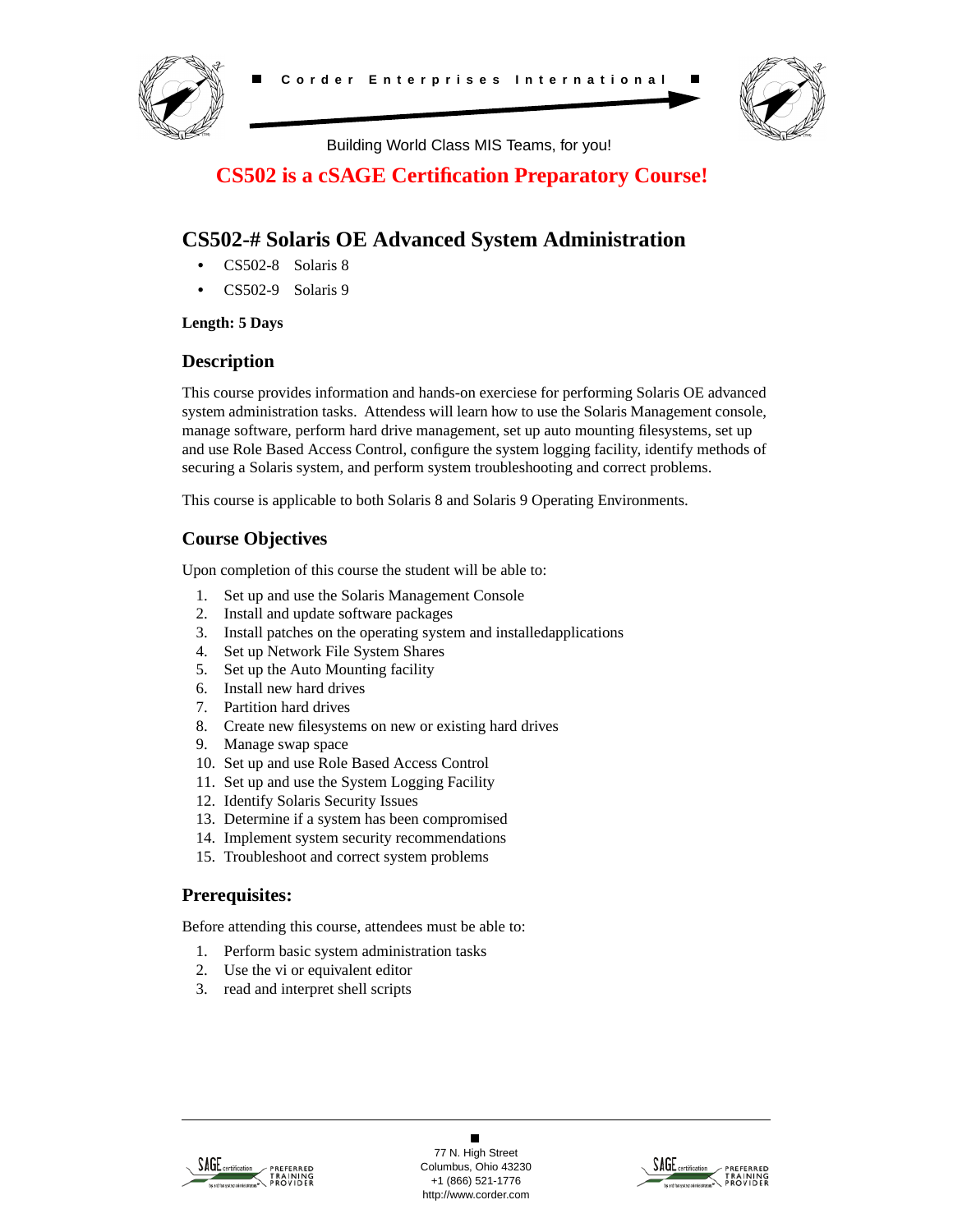### **Course Content:**

#### **Unit 1 - Solaris Management Console**

- 1. Introduction
- 2. The Solaris Management Console Overview
- 3. Why Use the Solaris Management Console?
- 4. Solaris Management Console Organization
	- A Changing the Solaris Management Console Window
	- B Solaris Management Console Documentation
- 5. Adding Tools to the Solaris Management Console A How to Add a Legacy Tool to a Toolbox
- 6. Troubleshooting the Solaris Management Console
- 7. Unit Conclusion

#### **Unit 2 - Software Management**

- 1. Introduction
- 2. Overview of Software Packages
- 3. The Software Installation Database
- 4. Signed Packages and Patches
- 5. Tools for Managing Software Packages
- 6. Guidelines for Adding Software Packages
	- A Key Points About Adding Software Packages
- 7. Guidelines for Removing Packages
- 8. Using an Administration File
	- A Administrative File Example
	- B Using a Response File
- 9. Package Tools
- 10. Installing A Package Using The pkgadd Command
- 11. Alternate Installation Methods
- 12. Obtaining Package Information Using The pkginfo Command
- 13. Obtaining Package Information Using The pkgparam Command
- 14. Checking A Package Using The pkgchk Command
- 15. Removing A Package Using The pkgrm Command
- 16. Package Administration Using admintool
- 17. Package Administration Using prodreg
- 18. Package Installation Using Web Start
- 19. Patch Management
- 20. What Is a Patch?
- 21. What Is a Signed Patch?
- 22. Accessing Solaris Patches
- 23. Patch Management Tools
	- A Features of Solaris Patch Manager Tool:
- 24. Selecting the Best Method for Adding Signed Patches
- 25. Patch Pro Patch Manager
	- A How to Download the Patch Management Tools From SunSolve Online
	- B How to Install and Configure the Patch Management Tool



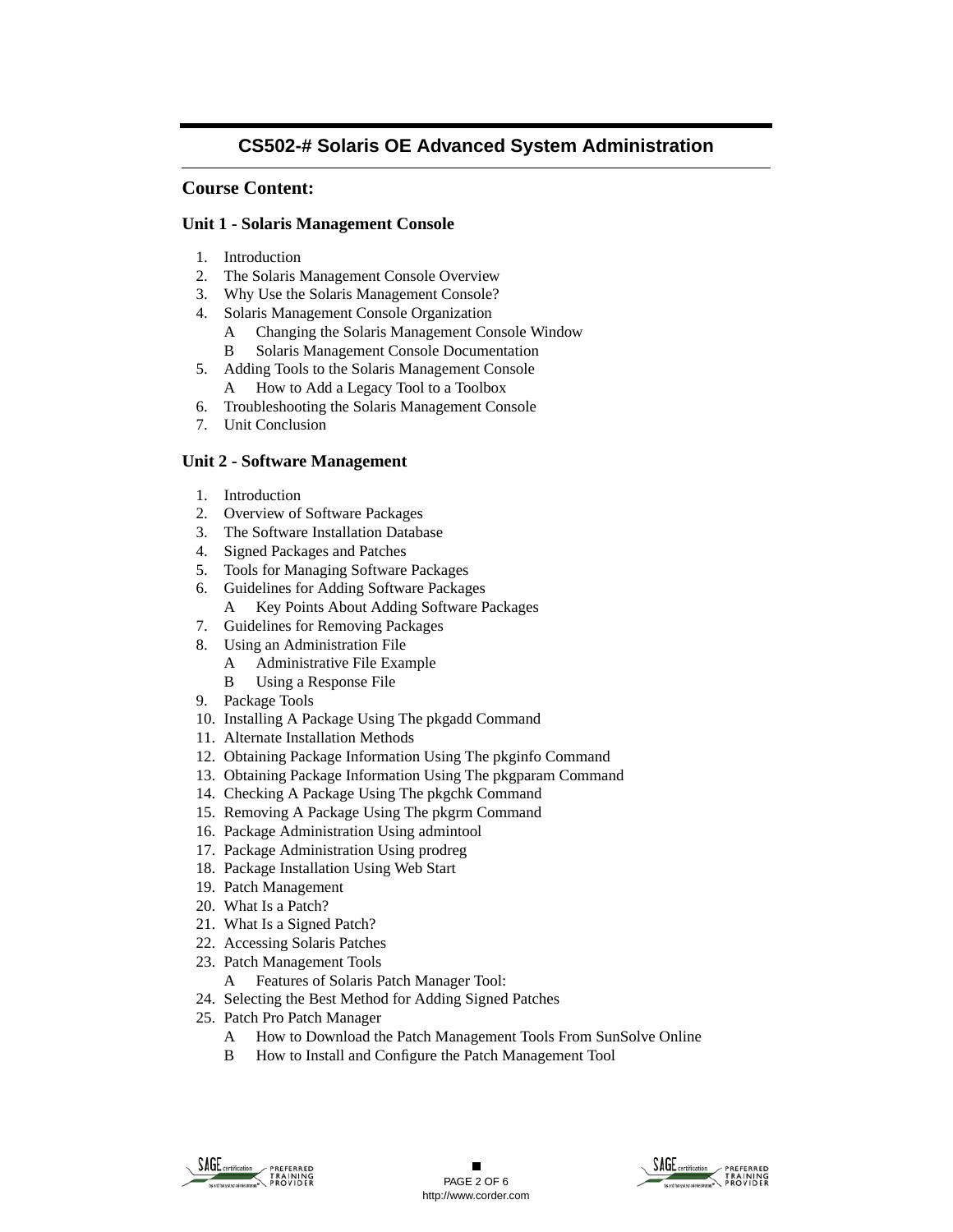- 26. Installing Patches Using the SMC
	- A Analyizing and Adding Patches
	- B List of Recommended Patches
	- C Download Patches
	- D Specifying a Backout Directory
	- E List of Patches
	- F Installing Patches
- 27. Unit Conclusion

### **Unit 3 - Network File System**

- 1. Introduction
- 2. NFS Network File System
- 3. NFS Terminology
- 4. NFS Daemons
	- A Controlling NFS Daemons
- 5. File System Sharing and Exporting
- 6. NFS Commands and Files
	- A The /usr/sbin/share Command
	- B The /etc/dfs/dfstab File
	- C The /etc/mount Command
- 7. Notes on NFS File System Options
- 8. Configuring NFS
- 9. Setting Up the NFS Server
- 10. Setting Up A NFS Client
- 11. Removing a NFS Resource
- 12. Unit Conclusion

#### **Unit 4 - Auto Mounting File Systems**

- 1. Introduction
- 2. What is Automounting Filesystems?
- 3. How AutoFs Works
- 4. The Navigation Process
	- A The /etc/auto\_master File
	- B The /etc/auto home File
	- C Notes About NIS
- 5. Automounting User Home Directories
- 6. Exporting the Users Home Directories
- 7. Changing the Users Home Directory
- 8. Setting up The Automount Maps
- 9. Unit Conclusion



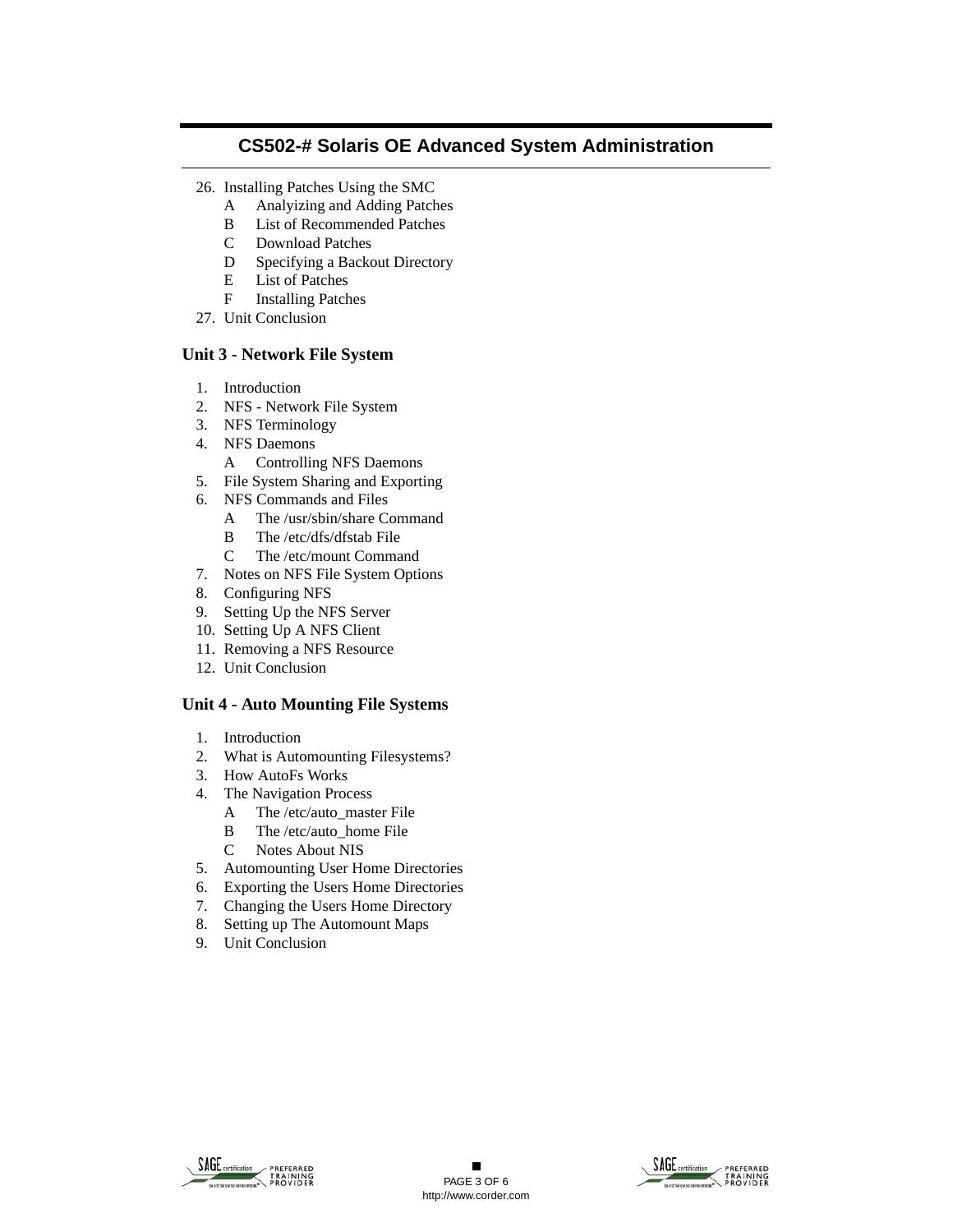#### **Unit 5 - Hard Drive Management**

- 1. Introduction
- 2. Hard Drive Management
- 3. Installing the Drive
	- A Installing a Hard Drive General
	- B IDE Drive Installation Notes
	- C SCSI Drive Installation Notes
- 4. Post Installation
- 5. Partitions and Slices
	- A Slice Naming
- 6. Slice Assignments
	- A SPARC Slices
	- B x86 Slices
- 7. Determining Slice Information
	- A Creating Slices
	- B Creating Slices Using fmthard
- 8. Creating the Filesystems
- 9. Labeling A Filesystem
- 10. Checking the New Filesystem
- 11. Mounting the New Filesystem
- 12. Verifying the Mount
- 13. Notes About New Filesystems
	- A The lost+found Directory
	- B Filesystem Permissions
- 14. The /etc/vfstab and /etc/mnttab Files
- 15. The /etc/vfstab File
- 16. Unmounting a Filesystem
- 17. Logical Volumes
	- A Concatenation and Striping
- 18. Installing Solstice DiskSuite 4.2.1
	- A Getting Solstice DiskSuite 4.2.1
	- B Installing Solstice DiskSuite 4.2.1
	- C Post-Installation Procedures
- 19. Creating Logical Volumes
- 20. Managing Pseudo Filesystems
	- A The Cache File System
	- B The Temporary File System
	- C The Loopback File System
	- D The Process File System
- 21. Swap Space
	- A Swap Space and Virtual Memory
	- B Swap Space and the TMPFS File System
	- C Determining if More Swap Space is Needed
	- D How Swap Space Is Allocated
	- E The /etc/vfstab File
	- F Planning for Swap Space
	- G Monitoring Swap Resources



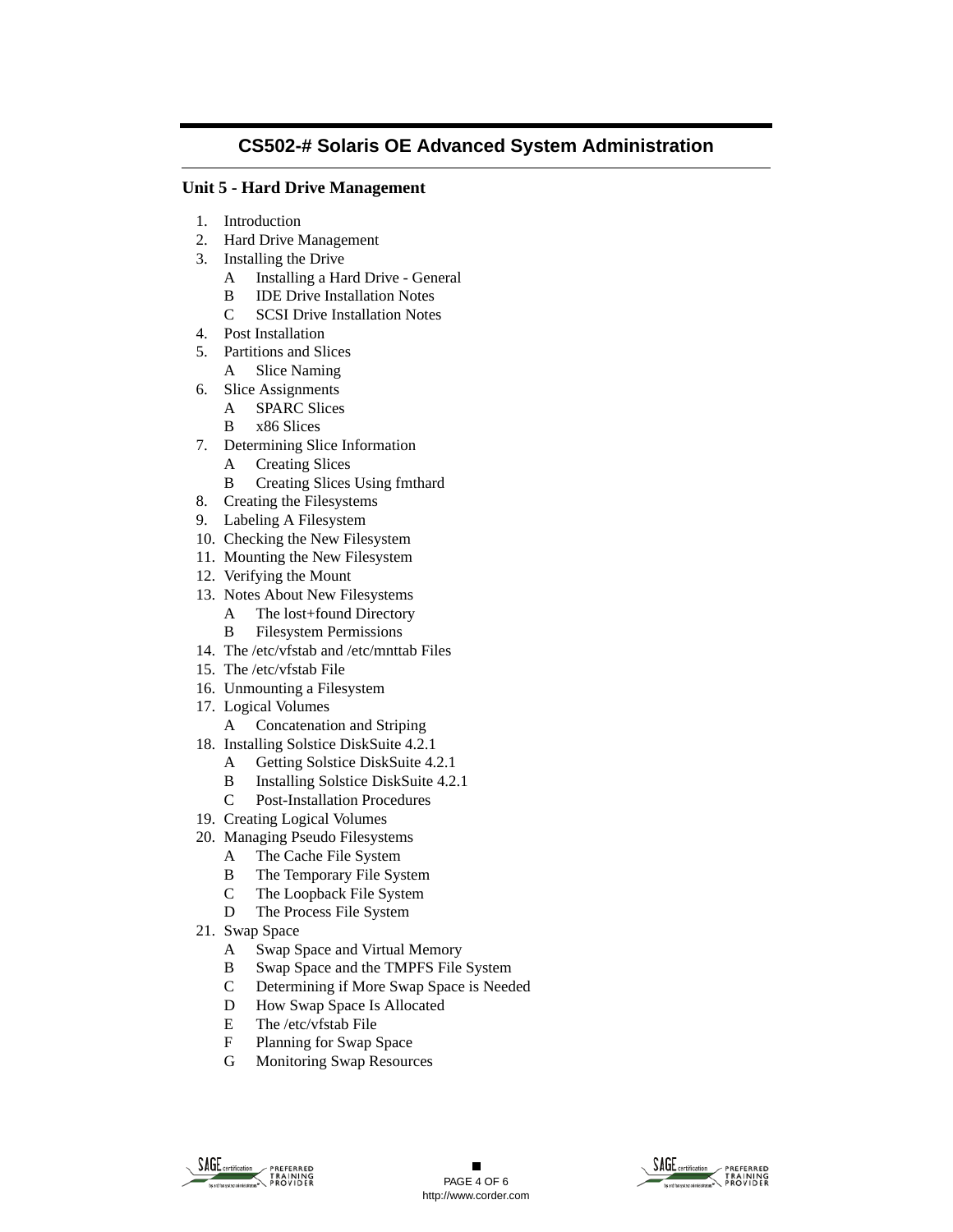- 22. Adding More Swap Space
	- A Creating a Swap File
	- B Activating the Swap File.
	- C Updating /dev/vfstab
	- D Removing Extra Swap Space
- 23. Unit Conclusion

### **Unit 6 - Role Based Access Control**

- 1. Introduction
- 2. Overview of Role-Based Access Control
	- A The Extended User Attributes Database
	- B The Authorizations Database
	- C The Execution Profiles Database
	- D The Execution Attributes Database
- 3. How to Assume Role-Based Access Control
- 4. Tools for Managing Role-Based Access Control
- 5. Managing Roles
- 6. Modifying a Role
- 7. Deleting a Role
- 8. Unit Conclusion

### **Unit 7 - System Logging**

- 1. Introduction
- 2. The syslogd Facility
- 3. The /etc/syslog.conf File
- 4. syslogd Functions
- 5. syslogd Actions
- 6. Log Messages Security
- 7. Message Storage Policy
- 8. Prepare Files To Store Log Messages
- 9. Configuring syslogd
	- A Marking Messages
	- B Starting, Stopping, and Restarting the syslogd Facility
	- C Testing the syslogd Configuration
	- D Additional syslogd Information
- 10. Unit Conclusion

### **Unit 8 - Solaris System Security**

- 1. Unit Overview
- 2. Security Documentation and Resources
	- A Books & Publications
	- B Solaris Manual Pages and System Documentation
	- C Web Sites
- 3. Why is a System Compromised?
- 4. How are Systems Compromised?
- 5. How is Compromise Prevented?
- 6. Has Your System Been Compromised?